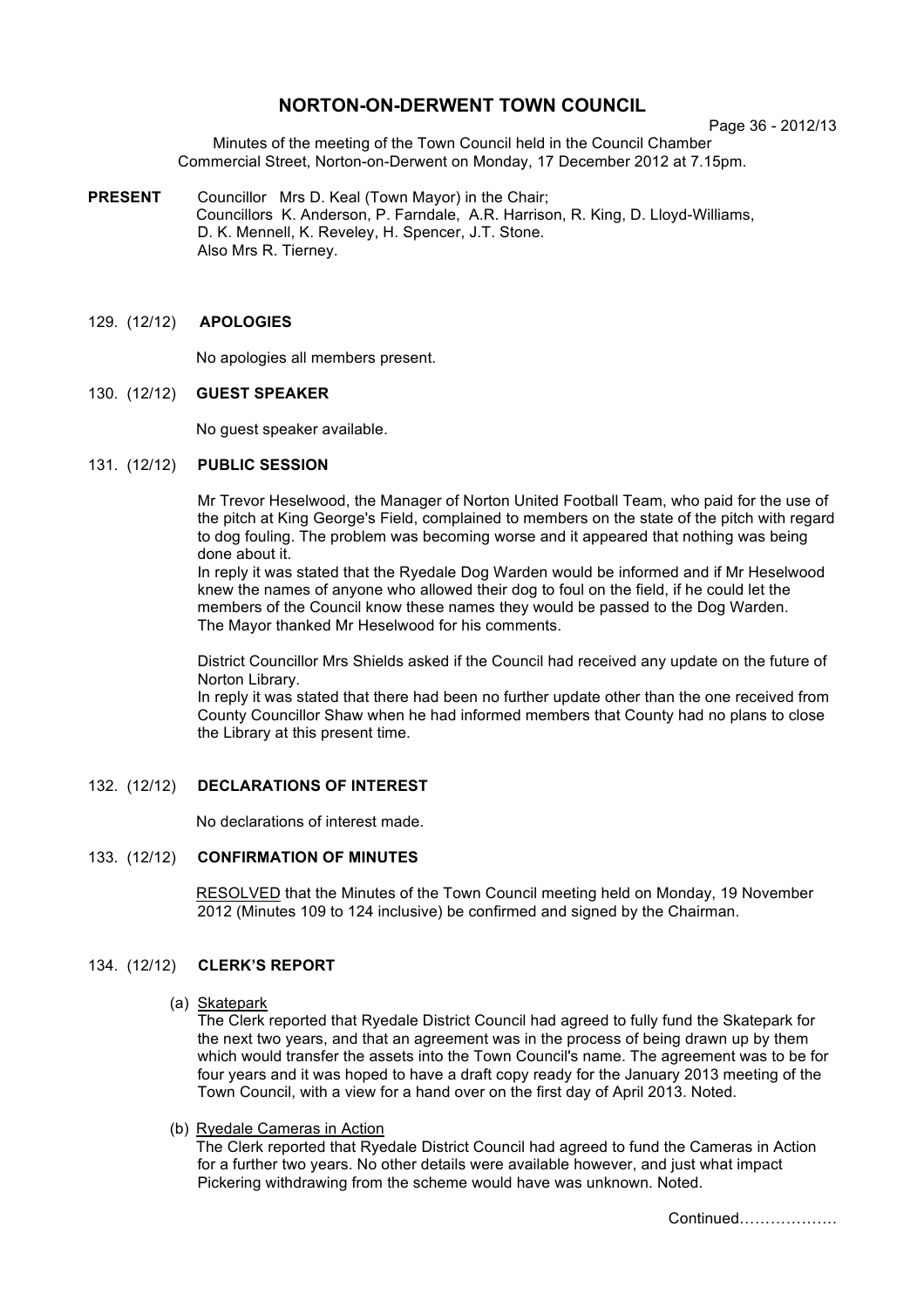### 134. (12/12) **CLERK'S REPORT** (continued)

## (c) Cemetery Matters

#### Digital Mapping

To report receipt of a draft Cemetery Map, which was to be altered and corrected as required and when satisfied it was right for it to be returned to Pear Technology ready for the next stage in the process. Noted.

#### Sunken Graves

To report that following the recent bad weather a significant number of graves had sunk, but that these were in the process of being filled and levelled although it would take some time to level them all. Noted.

### 135. (12/12) **TOWN MAYOR/CHAIRMANS REPORT**

- (a) The Mayor reported on her attendance at;
- **Malton School Presentation Evening**
- Christmas Lights switch on in Norton, where the draw for the hamper was well received.
- Norton Civic Service, at Trinity Church
- St Catherine's Hospice Light up a Life switch on in the Market Place, Malton.
- Salvation Army Carol Service
- The Proposed Norton Web Site meeting
- The new play 'Christmas Fair' being performed at the Milton Rooms, Malton.
- Protest March in aid of Malton Hospital
	- Norton College Carol Service

Noted by members.

(b) Flooding

The Mayor reported on the recent problems caused by the bad weather, and while the Flood Defences worked the drainage system had caused flooding not only of surface water but of raw sewage. Talks were ongoing with Yorkshire Water and other agencies in the hope that this problem could be resolved.

The Mayor praised the emergency services and others for all their efforts during a very difficult time, and made special mention of both the Salvation Army, and Next Steps who had managed to keep all the services supplied with hot refreshments over a very long period of time.

(c) Bowling Club

The Mayor reported that she was looking at whether there was any possible way that the Bowling Club could be saved from being sold off.

(d) Jubilee Clock

There were still issues with the clock but the engineers were working hard to find and rectify the problem.

(e) Tree Felling

The Mayor reported that a large tree, located in St Nicholas Street Car Park had had to be felled, due to disease and was in a dangerous condition.

## 136. (12/12) **FINANCIAL MATTERS**

 (a) Accounts paid and for payment The Clerk reported that accounts nos. 158 to 167 inclusive, amounting to £4849.78, had been paid since the last meeting of the Council. RESOLVED that account nos. 168 to 171 inclusive, amounting to £1220.88 be paid. Cheques were drawn and signed accordingly.

Continued……………….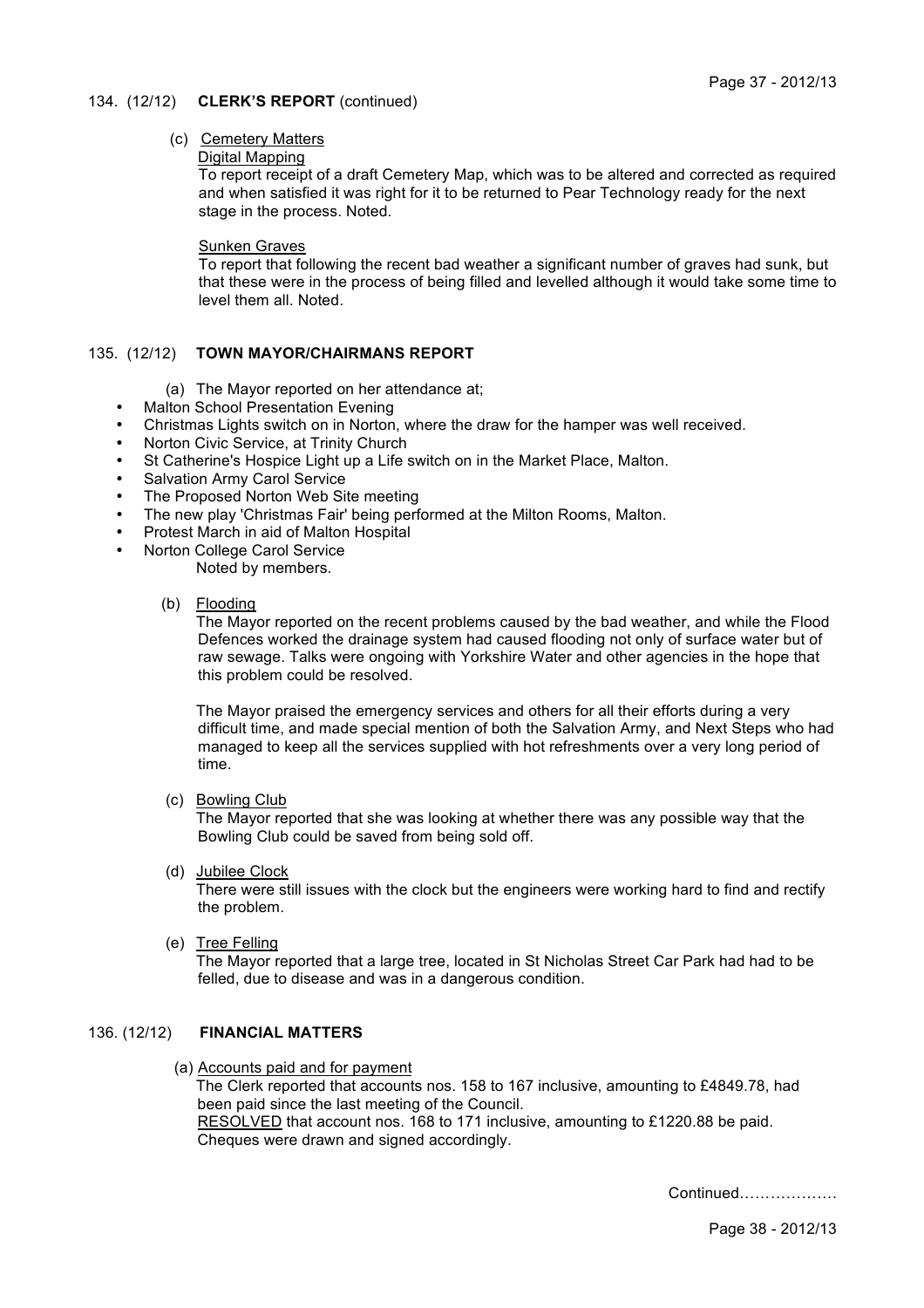### 136. (12/12) **FINANCIAL MATTERS** (continued)

- (b) Financial report The Clerk's financial report for the period 01.11.12 to 30.11.12 was received.
- (c) Budgetary monitoring The Clerk's report for the period ending 30 November 2012 was received.
- (d) Cemetery Fees

Members considered the proposed increases in Cemetery Fees to be charged from April 2013 as set out in the table presented to the budget meeting and appended (Appendix 1) to these minutes.

RESOLVED to increase Cemetery Fees as shown in the appended table from April 2013, an increase of approximately 10% on all categories.

(e) Localising Council Tax Support Scheme

Members received a briefing note from Yorkshire Local Councils Associations, on the Localising Council Tax Scheme, which explained the possible impact it could have on the precept.

 (f) Budget and Precept for the Year 2013/14 Members agreed a proposed budget of £118,500 as set out in Appendix 1 of the minutes of the budget meeting dated 17 December 2012.

Precept for 2013/14 to be confirmed at the January meeting of the Town Council, when the impact of the Localising Council Tax Support Scheme would be known.

 (g) Councillors Audit Reports Councillors Farndale, and Mennell had completed the Councillors Audit Report and found all to be in order. Noted.

## 137. (12/12) **PLANNING MATTERS**

- (a) Planning applications referred to the Town Council by Ryedale District Council, for comment and/or recommendation were dealt with as follows: -
- 12/01074/FUL Sub-division of existing three bedroom dwelling to form 2no. three bedroom dwellings. Westfield Nursery 70 Scarborough Road, Norton. For Mr Rob Hopkinson. RESOLVED Recommend Approval.
- 12/01107/HOUSE Erection of rear single storey extension. 5 Glenmore Drive, Norton. For Mr & Mrs P Swindell. RESOLVED Recommend Approval.

12/01162/HOUSE Erection of rear single storey extension. 84 Langley Drive, Norton. For Mrs Rebecca Cooper. RESOLVED Recommend Approval.

12/01129/FUL Erection of nine stables, covered passage and feed store. Long Row Stables, Beverley Road, Norton. For Mr Tony Coyle. RESOLVED Recommend Approval.

Continued……………….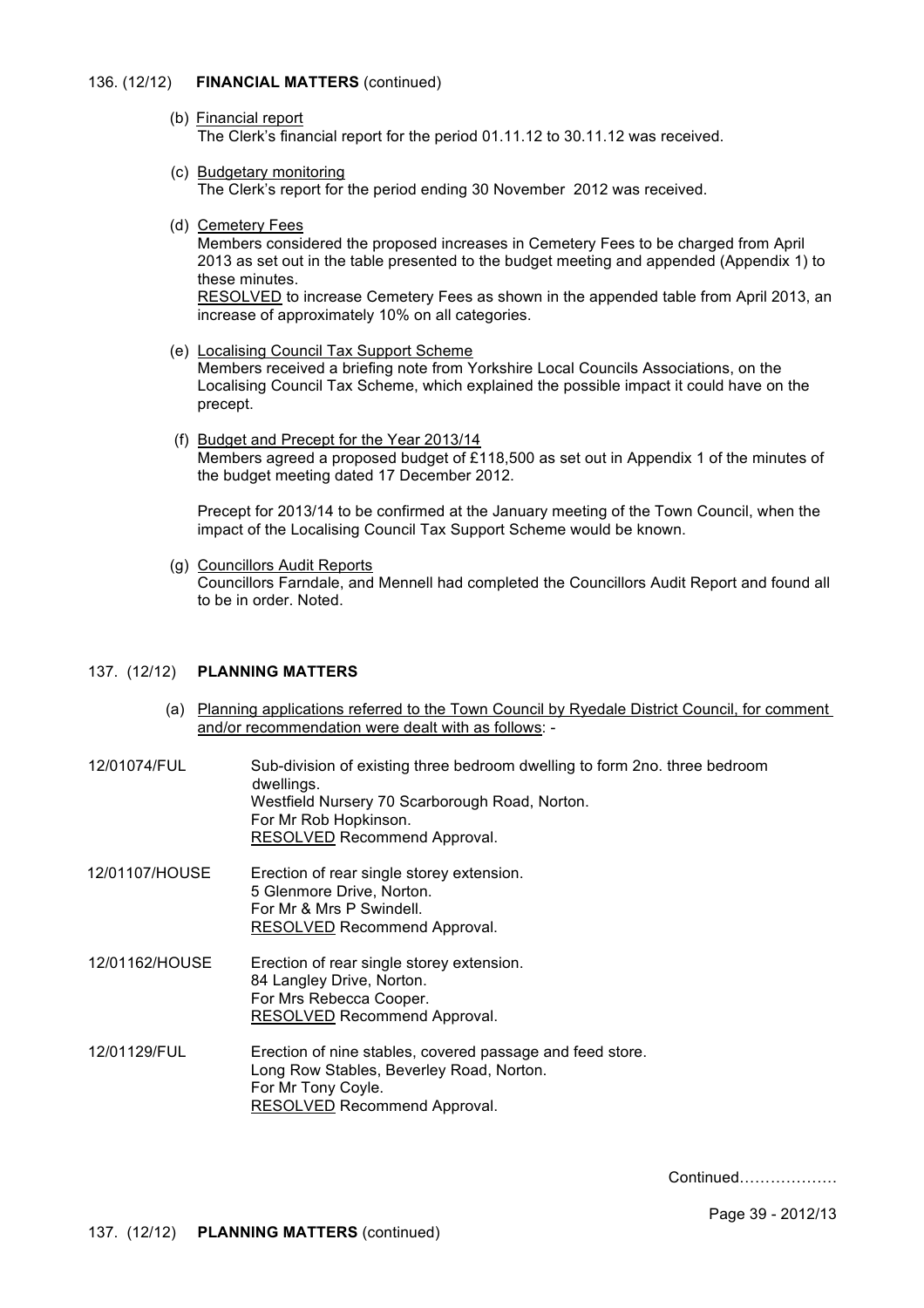(b) Planning decisions notified by Ryedale District Council:

| Approved       | Erection of a detached self-contained one bedroom residence annex.                              |
|----------------|-------------------------------------------------------------------------------------------------|
| 12/00860/FUL   | 9 Welham Road, Norton.                                                                          |
| 12/00998/HOUSE | Erection of summerhouse (part retrospective application).<br>Brooklands 25 Welham Road, Norton. |

## 138. (12/12) **TENDERS FOR GRASS CUTTING**

#### (a) Verge Cutting

Members received a report detailing the tenders received for cutting the grass verges within the town. All verges to be cut on behalf of North Yorkshire County Council, to their maps and the contract specification. The contract would be for two years with a further one year extension if agreeable by both parties. It was noted that only two tenders were received. RESOLVED to accept the tender from Scarborough Borough Council at a cost of £672.00 per cut, which for the 12 cuts per year amounts to £8,064.00 excluding V.A.T.

Voting was 9 Councillors For the tender from Scarborough Borough Council; 1 Councillor Against (Councillor Lloyd-Williams).

(b) Play Areas and Open Spaces

Members received a report detailing the tenders received for cutting the Council's Play Areas and Open Spaces. All areas to be cut to the maps provided and the contract specification. The contract would be for two years with a further one year extension if agreeable to both parties. It was noted that only two tenders were received. RESOLVED to accept the tender from Scarborough Borough Council at a cost of £222.00 per cut, which for the 14 cuts per year amounts to £3,108.00 excluding V.A.T.

Voting was 8 Councillors For the tender from Scarborough Borough Council; 2 Councillors Abstained ( Councillors Lloyd-Williams and Spencer)

Note: Members asked that as both contracts were to be awarded to Scarborough could the Clerk try and negotiate on the costs. The Clerk agreed to try.

# 139. (12/12) **CORRESPONDENCE**

- (a) Ryedale Safer Neighbourhoods Team monthly crime statistics for November 2012, for Malton and Norton. For information. Noted.
- (b) To note receipt of 5no. E.Mails from members of the Fire Authority, acknowledging the Town Councils comments with regard to the proposed closure of Snainton Fire Station.

# 140. (12/12) **REPORTS OF REPRESENTATIVES ON OTHER ORGANISATIONS**

Councillor Stone reported on his attendance at:

| $\bullet$                                                      | The meeting of the Malton         |
|----------------------------------------------------------------|-----------------------------------|
| Museum Foundation, Noted.                                      |                                   |
| Councillor Spencer reported on his attendance at:<br>٠<br>Play | St Mary's Primary School Nativity |
| ٠<br>Assistants at St Mary's Primary School                    | The appointment of two Teaching   |